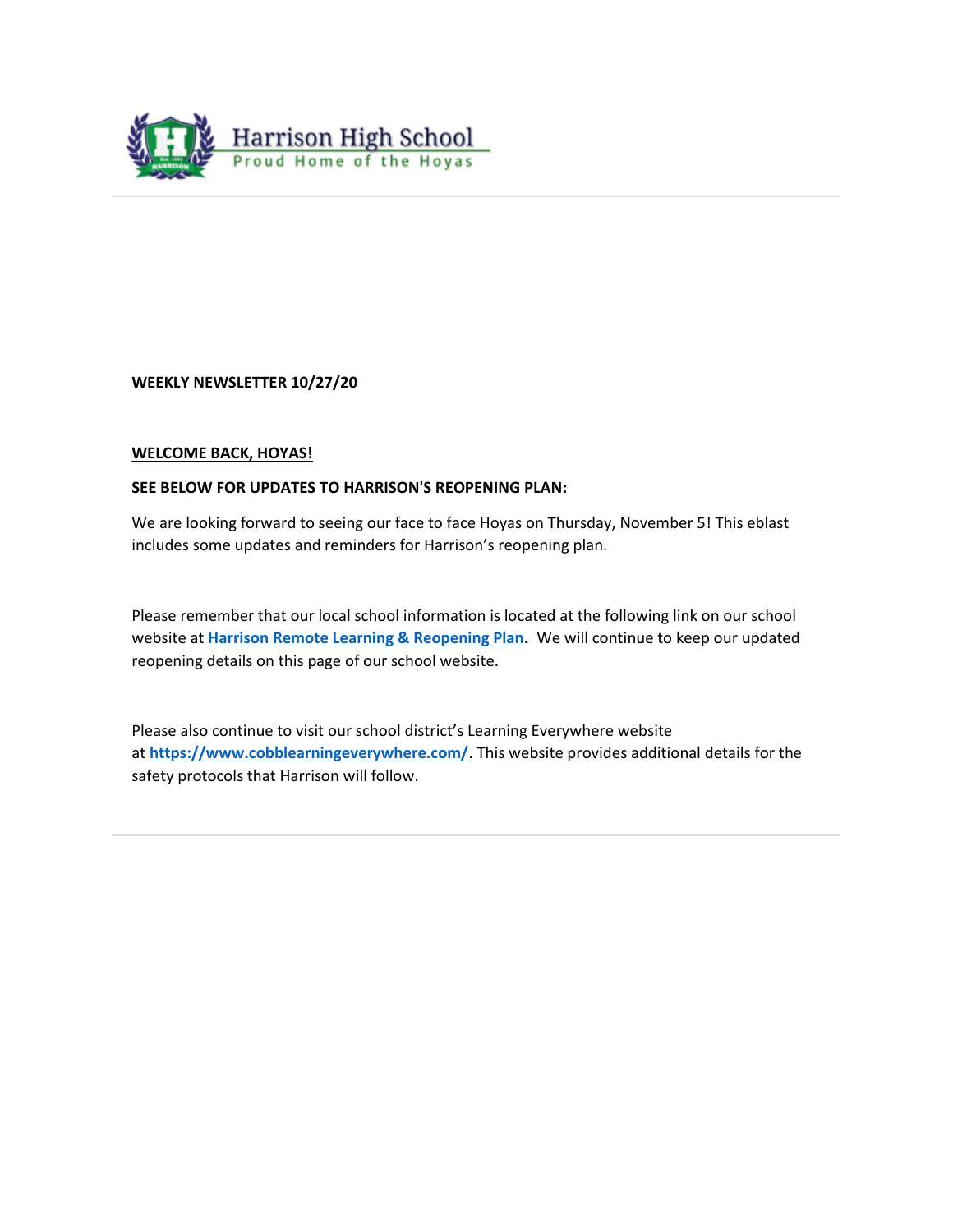

Please click **[here](https://tb2cdn.schoolwebmasters.com/accnt_42975/site_42976/Documents/New-Harrison-Virtual-Learning-Plan.pdf)** to view the above image in a larger format.

### **Before You Leave Home:**

- Take your temperature. Stay home if you have a fever. Self-screen for symptoms or exposure to Coronavirus. Stay home if you have been exposed or have symptoms.
- Make sure you have your mask as they are required by CCSD. All face masks or face coverings should fully cover the nose and mouth and secure under the chin. Masks should also fit securely against both sides of the face.
- Create a small supply pack with bandaids, Tylenol/Advil in the original packaging, personal hygiene products, etc. This will reduce the number of visits to the clinic.

### **Arrival to Harrison:**

- Before entering the building, please put your mask on properly.
- Please practice social distancing whenever possible!
- When you arrive, you must go to 1st period.
- Please use alternative routes that take you outside or away from high traffic areas.
- Lunch procedures and expectations will be communicated to students on November 5th during all lunch periods.

### **Additional Resources:**

### **[Daily Self-Screening Checklist](https://tb2cdn.schoolwebmasters.com/accnt_42975/site_42976/Documents/Return-to-School-Flowchart-for-Students.pdf)**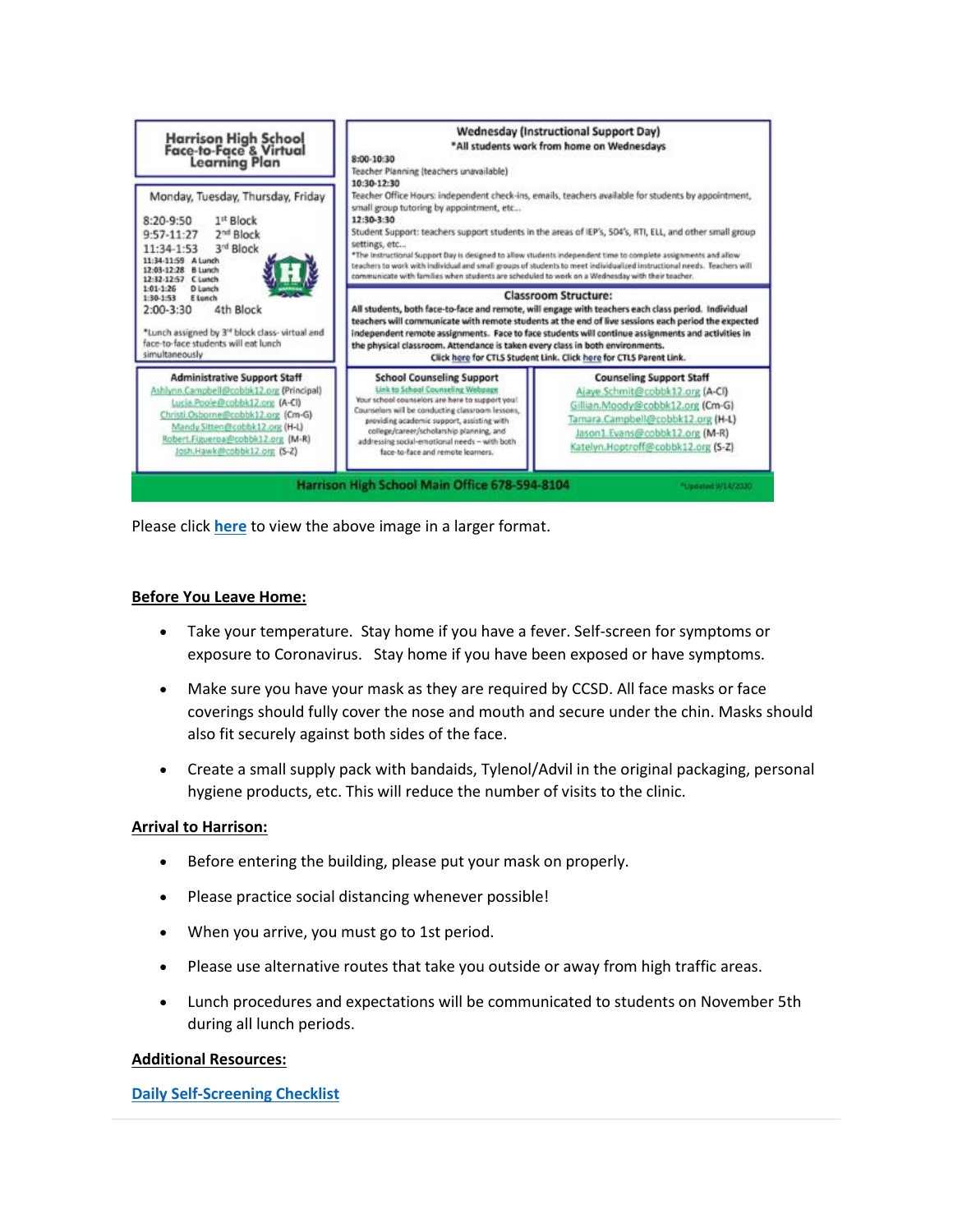### **[GA DPH Guideline for Schools](https://tb2cdn.schoolwebmasters.com/accnt_42975/site_42976/Documents/DPH-Guidelines-for-Schools.pdf)**

**[CCSD Mask Guidance](https://secureservercdn.net/45.40.150.136/2hf.82a.myftpupload.com/wp-content/uploads/2020/09/Mask-Guidance.pdf)**

**[Freshman and New Student Campus Tour](https://tb2cdn.schoolwebmasters.com/accnt_42975/New-Students-and-Freshman-Flyer.pdf)**

### **CONGRATULATIONS, HOYAS, ON SAT AND ACT SCORES!**

Congratulations to our Hoyas for the positive trends on the 2020 SAT and 2020 ACT! Harrison's 2020 SAT score is 1125 (up from 1123) and the 2020 ACT score is 23.7 (up from 23.4). These positive trends are a testament to our hardworking students and teachers. Keep up the good work, Hoyas! We are proud of you!

### **BUS INFORMATION**

Please read through the following important information that will help ensure everyone's health and safety when running the bus.

- Hand sanitizer will be provided on the bus for drivers and students.
- Masks are required for bus drivers and students on the bus.
- Continue the practice of assigned seats for students to facilitate safe and efficient loading and unloading.
- Ventilation and fresh air will circulate weather permitting.
- Field trips are suspended until further notice.
- Due to new Covid-19 protocols, students will not be allowed to ride buses other than the one zoned for their residence.
- Bus routes will run as scheduled. You can find your child's bus information at Bus Route Finder: **<http://transportation.cobbk12.org/livewqweb/webquery/>**

The link provided will allow you to view the routes and pickup times for your student's bus.

### **A School Bus Tracking App for Parents:**

Download Here Comes the Bus app or visit herecomesthebus.com:

Google Play: **[https://play.google.com/store/apps/details?id=com.synovia.herecomesthebus&hl=en\\_US](https://play.google.com/store/apps/details?id=com.synovia.herecomesthebus&hl=en_US)** App Store: **<https://apps.apple.com/us/app/here-comes-the-bus/id981902595>**

### **CAFE INFORMATION**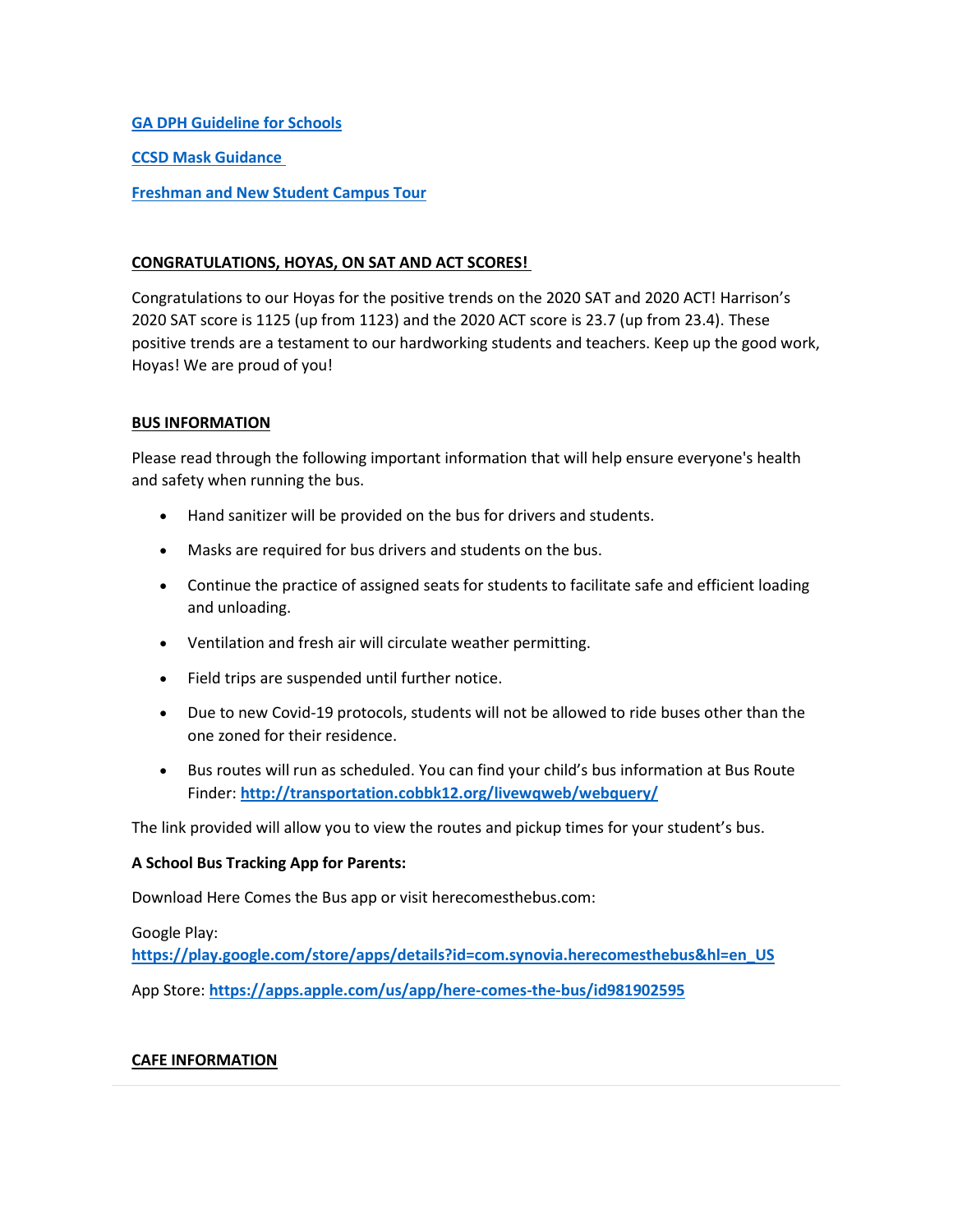We are very excited about the new renovations made to our Main Café. These updates include a more modern look and feel to the space, with serving line enhancements that will allow for an improved flow to the daily traffic during our lunch periods. As you may have already seen on our updated bell schedule, we have included an additional lunch period each day to help with social distancing in the Café. Please read through the following important information and student expectations that will help to ensure the health and safety of everybody in the Café during lunches:

- Students will enter the Café at the doors located on the 400 Hall (across from the Hole-In-The-Wall and Learning Commons). Students will exit the Café at the doors leading out to Main Street (next to the Faculty Dining Room).
- Touchless hand sanitizer stations will be placed at all doors to the Café. Students are strongly encouraged to utilize these stations each day when entering and exiting.
- Seating will be spaced out as much as possible. Students will need to sit in this spaced out format and will not be allowed to move chairs around to different tables.
- We will not assign students to specific seats, but we do ask that students please try and sit in the same general location each day.
- Students will be asked to keep their masks on in the Café when not eating.
- As always, seniors are encouraged to utilize the senior courtyard located outside the 400 Hall exterior doors for outside seating when weather permits.
- We will also review this important information listed above, as well as general safety procedures with students in the Café upon return.

Lastly, please see some additional important information listed below from Food & Nutrition Services:

- Masks will always be worn by FNS workers.
- Serving lines will be set up to allow for social distancing as much as possible, and all transactions will be touchless to ensure a safe and sanitary process.
- Enhanced cleaning, sanitizing, and disinfecting procedures will be implemented in addition to regular stringent cleaning measures for food safety.
- Pre-order meals for remote learners will still be available.

### **FACILITY INFORMATION**

As we prepare for students to be back on campus, here are some reminders of the things we have in place to help maintain a safe and healthy environment: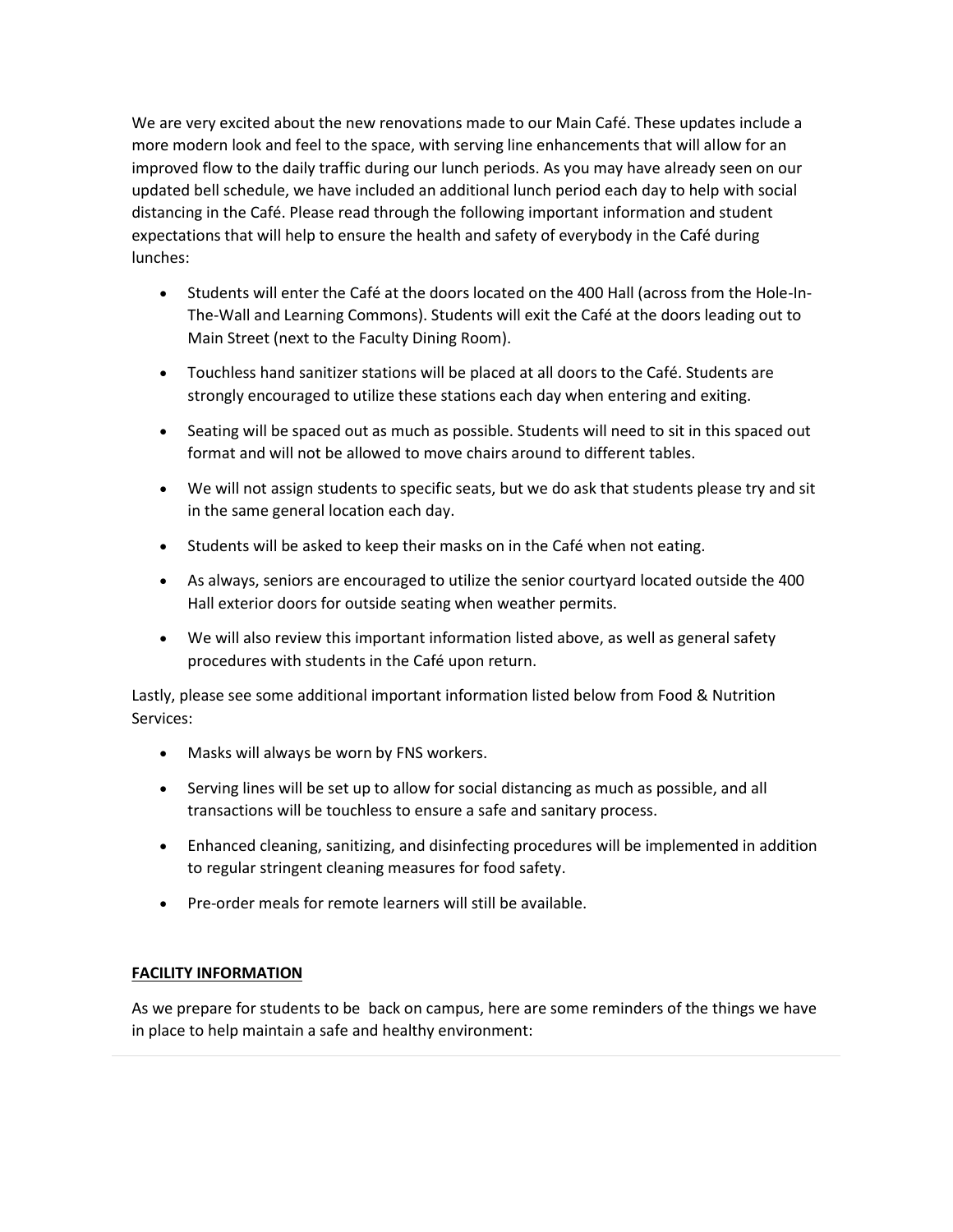- Hand-Sanitizer Stations In addition to the wall-mounted pumps located throughout the facilities, we have placed touchless hand sanitizer stations at the building entry points and in other higher-traffic areas throughout campus.
- Plexiglass Screens We have installed plexiglass screens in the reception areas of our higher-traffic offices, as well as other commonly-used spaces around campus.
- Disinfectant Foggers This may be the best defense effort put into place. We are very fortunate to have been able to purchase multiple disinfectant foggers in addition to the single one provided by the district, as well as a specialized mixing unit which will allow us to produce sanitizing solutions for the foggers on-demand. All of our facilities are being cleaned on a daily basis with disinfectant foggers to help maximize our sanitizing efforts.

### **LEARNING COMMONS**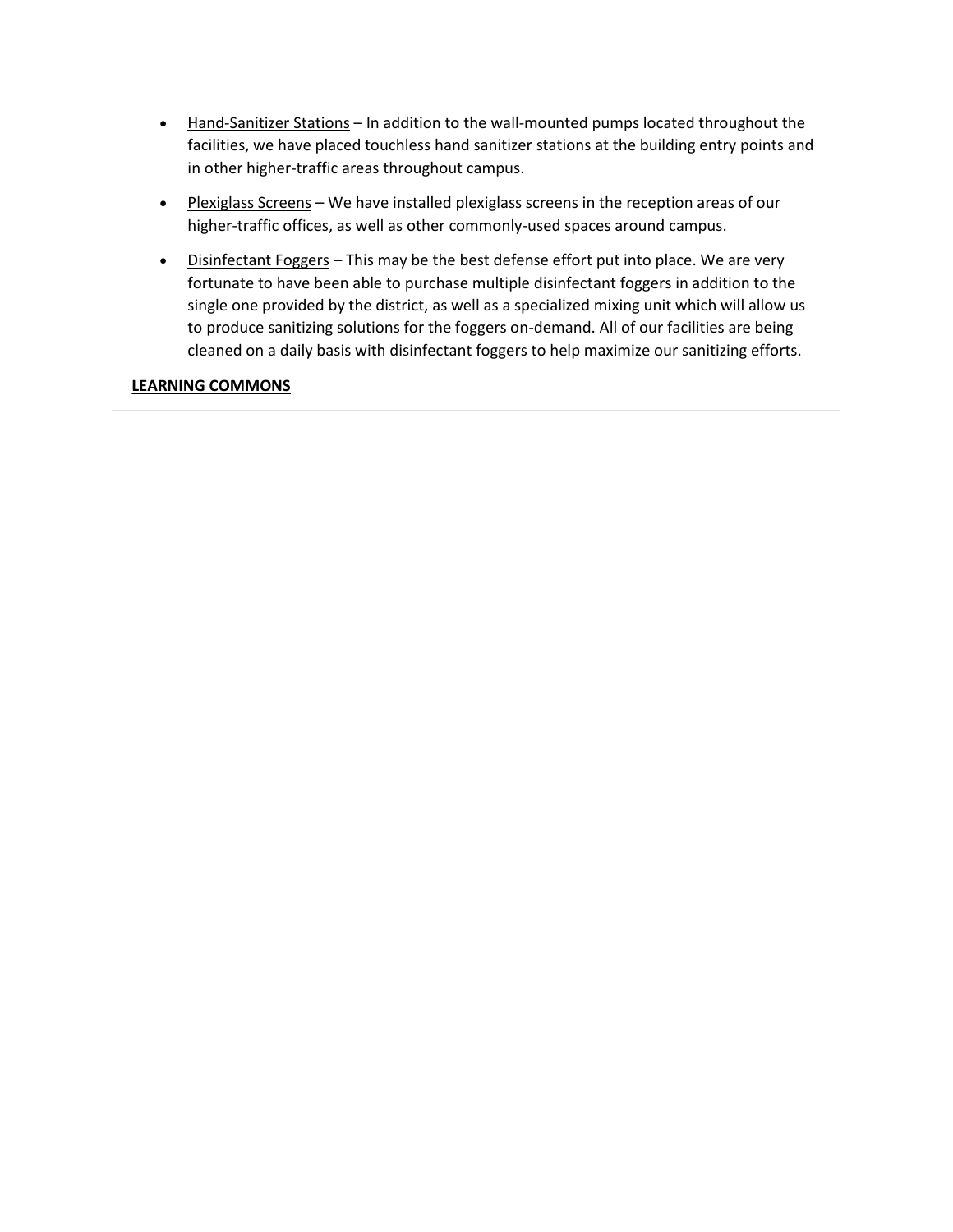# **Guide to the Learning Commons**

- Printing is free (school assignments only)
- Please bring your own supplies.



# **Books**

Please request books using https://bit.ly/2QLJ8h7

Books will be delivered to 1st period, digital learners can pick up in the attendance office. Once books are returned they will be unavailable for 72 hrs.

After signing in please check in with one of the staff to get a assigned computer or table.

## **Contact Tracing**

You will need to remain in your location until you sign out.

For tracking purposes you will be required to sign in and out using LibraryTrac.

# Signing In

We will also have OR codes posted for quick access.

We will have spots open for 15 students to come in during each lunch period. The first 15 students to bring a piece of paper for us to stamp as a pass will be allowed in.

```
Lunch Passes
```
The Books have missed you and so have we!

### **ATTENDANCE UPDATES**

1. Our new attendance office is now located in the Attendance Building. This building is formerly known as the Freshman Academy. Our attendance clerk is still Kim Greaves at Kim.Greaves@cobbk12.org.

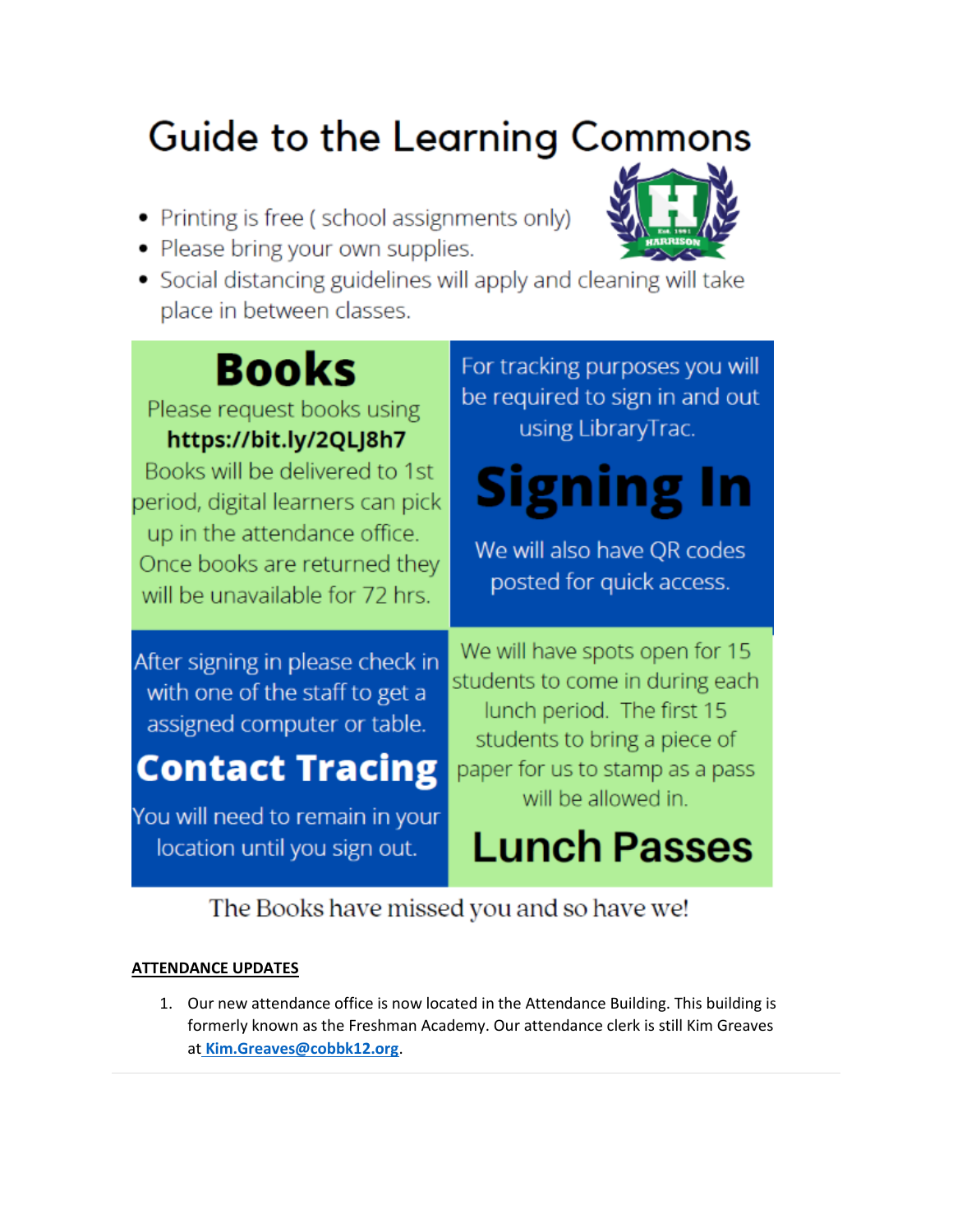- 2. Due to COVID protocols, the process for check-ins, check-outs, and tardies to class will take longer than normal. Please plan accordingly and allow for extra time in your schedule to accommodate these delays.
- 3. All class tardies will require the student to obtain a tardy pass from the attendance office (in the Attendance Building). Students must wait in line and following guidelines for social distancing. Students should use the seven minutes between classes efficiently, as the revised tardy process will take away from instructional time.
- 4. Due to COVID protocols, no non-essential visitors will be allowed at CCSD schools. Please plan accordingly so that you have all necessary items for the school day: lunch, homework, books, gym shoes, etc… Our attendance office has limited parent volunteers and no student aides to assist with deliveries, so students must bring necessary items for the day.
- 5. Parents will email an early check-out note to the attendance office at **[HarrisonHSSupport@cobbk12.org](mailto:HarrisonHSSupport@cobbk12.org)** . Early check-outs will be verified by the attendance office, and students will be picked up from in front of the attendance office at their designated check-out time. Parents may remain in their vehicles to wait for their student or in the foyer of the attendance building.
- 6. Excuse notes following an absence must be emailed to the attendance office at **[HarrisonHSSupport@cobbk12.org](mailto:HarrisonHSSupport@cobbk12.org)** within 3 days of a student's absence. If no documentation is emailed, the absence will be unexcused, and students will not be allowed to make up work they may have missed while absent.
- 7. Parents/students requesting a certificate of enrollment for purposes of obtaining a driver's permit or driver's license should pay the \$2 fee at **<https://www.mypaymentsplus.com/welcome>**. Once the fee has been paid, the certificate will be ready to be picked up by the student within 24 hours at the attendance office.

### **CLINIC NEWS**

Please note that the clinic is now located in the Attendance Building. This building is formerly known as the Freshman Academy.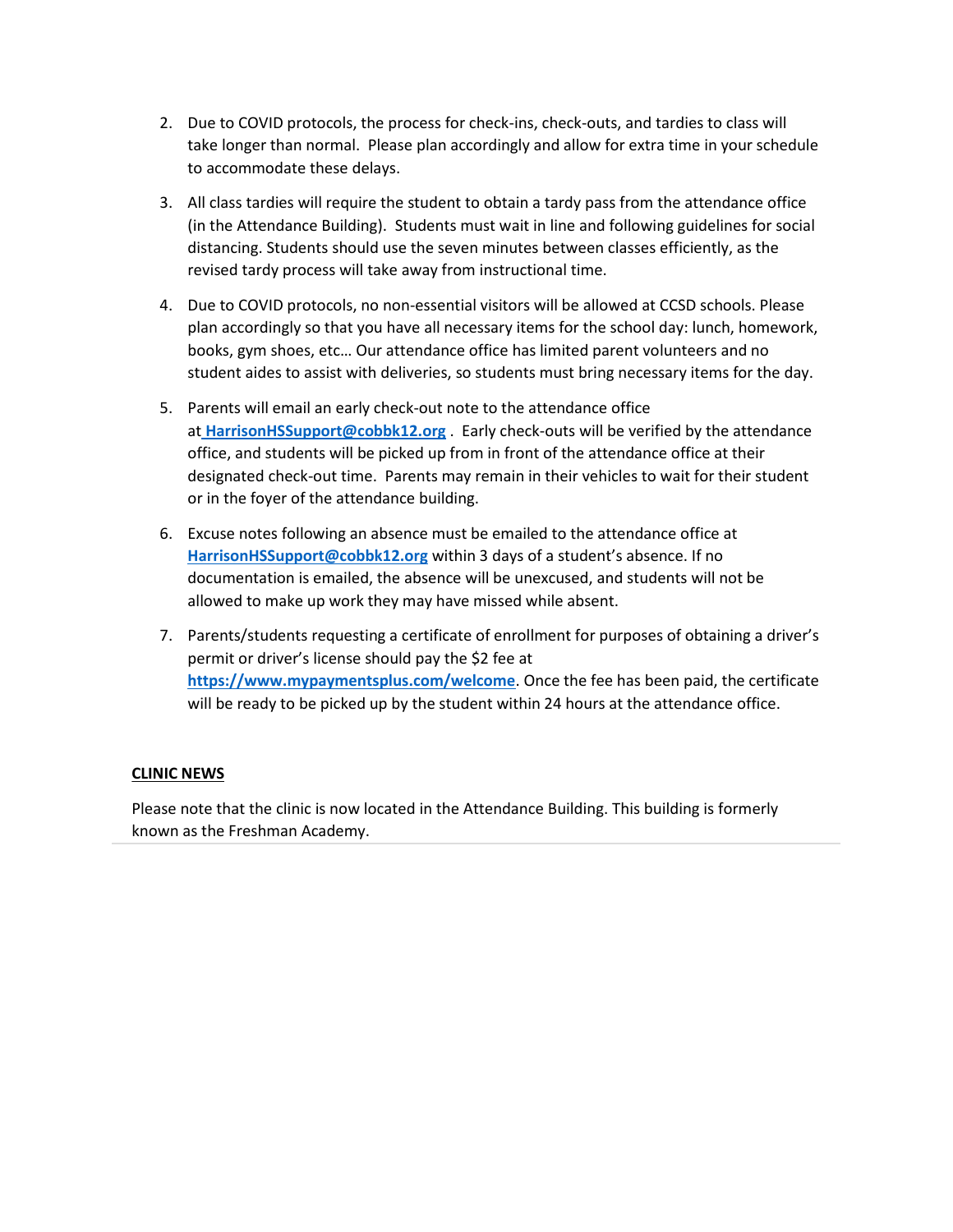### WHAT WILL THE CLINIC LOOK LIKE THIS YEAR? (PARENT COMMUNICATION)

- Only one child will be allowed in the clinic at a time. Students taking daily medication will be given an assigned time to come to the clinic.
- The clinic will be disinfected before treating each individual student.
- Minor complaints, accidents and minor injuries will be handled in the classroom. Each classroom has been provided with a first aid kit for treatment.
- Extra clothing will not be provided for unforeseen accidents.
- . If you have been contacted to pick up your student with an illness, please pull up to the front of the Attendance Building. The nurse will walk your student to the vehicle. The parent does not need to enter the building.

### How can you help?

- · Please do a daily screening on your child every morning before school (feeling ill, cough, sore throat, fever, etc.). KEEP THEM HOME IF THEY **ARE SICK.**
- Mask up: students are required to wear a mask while on campus.
- Complete and return the clinic card and make sure the emergency contact information is listed correctly in Parent Vue.
- Please adhere to the medication drop-off procedure. Contact the school nurse if you have a conflict with the drop-off dates and /or times.
- Morning medications and once-per-day medication should be given at home.
- Have your student create a personal hygiene bag to keep in their backpack (extra mask, hand sanitizer, Chapstick, band aids, snacks, etc.).
- The clinic welcomes any donations.
- Get vaccinated for the Flu

Shannon Keely RN BSN P-678-594-8104 extension 020

Shannon.Keely@cobbk12.org

#### **COUNSELING NEWS**

#### **COUNSELING CALENDAR**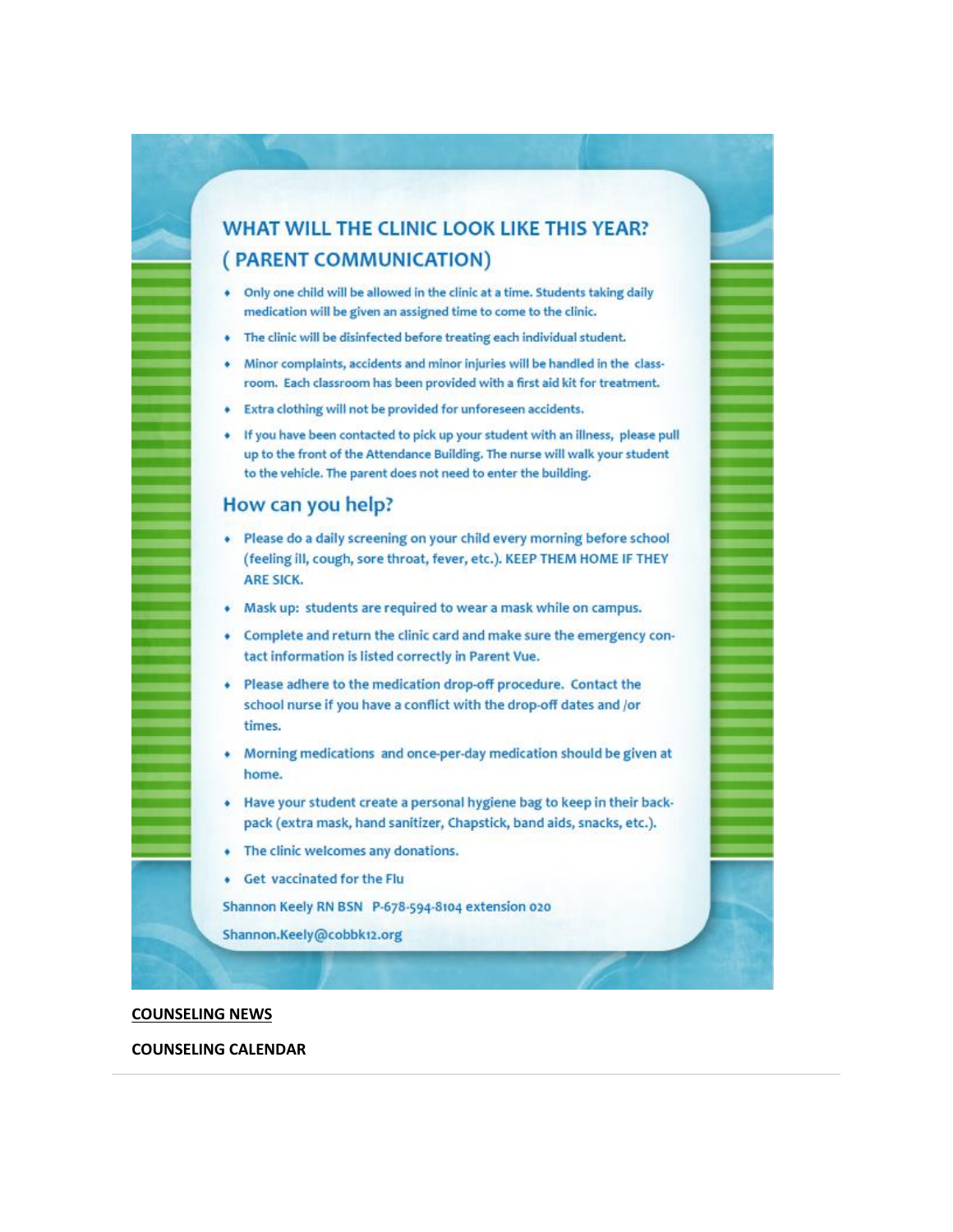Please check the Counseling Calendar frequently for important dates including Virtual Parent and Student Q&A sessions, Virtual College Visit information, and much more! Click here **[Harrison](https://calendar.google.com/calendar/embed?src=tasr4q5spailsj1itftjdtn6mk%40group.calendar.google.com&ctz=America%2FNew_York)  [Counseling Calendar](https://calendar.google.com/calendar/embed?src=tasr4q5spailsj1itftjdtn6mk%40group.calendar.google.com&ctz=America%2FNew_York)** or go to the Counseling page on **[www.harrisonhigh.org](http://www.harrisonhigh.org/)**.

### **VIRTUAL COLLEGE VISITS**

We have several Virtual College Visits set up for our Harrison Students. Please check these out here: **[Harrison Virtual College Visits](https://cobbk12org-my.sharepoint.com/:x:/g/personal/leanna_kor_cobbk12_org/EWP6BGgLdCBOvhv5RDRuCVwBqHA2jXXmnAUqr7hXgxEU7w?rtime=t-E10MJN2Eg)** and on the Counseling Website.

### **UPCOMING VISITS**



**JUNIOR ADVISEMENT**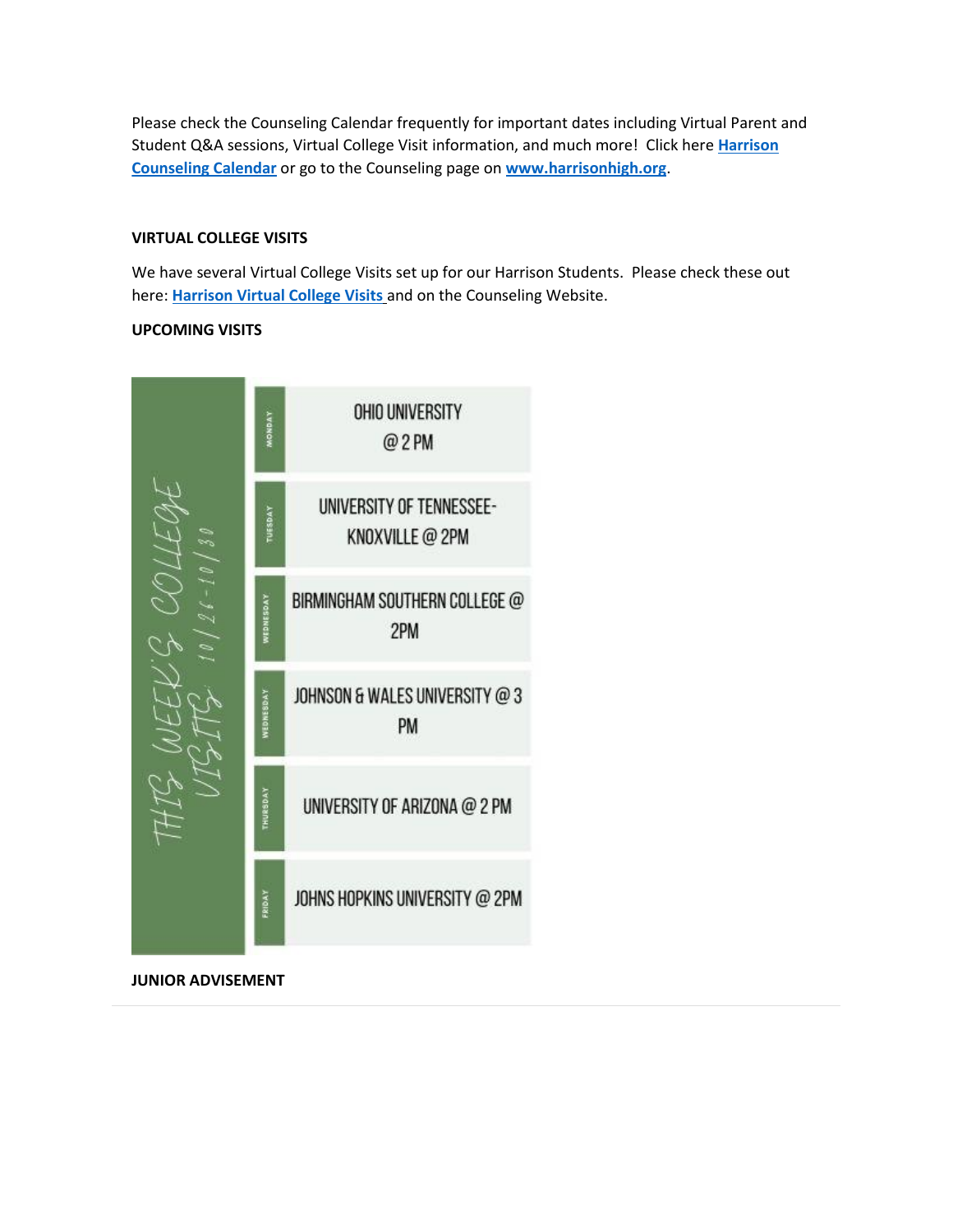Junior Alvisement

It is time for junior advisement! Junior advisement is an individual meeting with your student's counselor to discuss progression toward graduation and post-secondary plans. Parents and students can book their 20minute virtual meeting by following the steps below! We look forward to seeing you and supporting your student as they reach their goals!

### next Steps

- 1) Visit the junior advisement website with your student: Website
- 2) Access the junior advisement packet with your student: Packet
- 3) YOUR STUDENT: Complete the state's junior required activity:
	- 1. Log into Naviance: Here
	- 2. Go to "My Planner" & click "Tasks"
	- 3. Complete the Junior Bridge Law Survey
		- . Go to "My Planner" and click "Tasks"
		- · Select: "11th Grade Bridge Law Survey"
		- · Select "take this survey" on the right side of the screen. Look for the pink diamond with a white arrow!
		- · Click "Start"
		- . Answer the questions and select "Save and Finish"
- 4) Head to your counselor's Bookme website and book an appointment that works best for you and your student!

\*Students face-to-face starting November 5th are encouraged to book on Wednesdays if available\*

- Ms. Schmit, Last names A- CL: Book mel
- Ms. Moody, Last names CM-G: Book me!
- Ms. Campbell, Last names H-L: Book me!
- Mr. Evans, Last names M-R: Book me!
- Ms. Hoptroff, Last name S-Z: Book mel

### Once you have booked

- 1) You will receive a booking confirmation email.
- 2) You will receive the virtual meeting link the week of your meeting.

#### **VIRTUAL COFFEE WITH THE COUNSELORS**

Parents: Virtual Coffee with the Counselors, October 30th, 9:30 am - 10:30 am to discuss our Drop/Add process. Please use the below link to register for this event.

**Coffee with the Counselors**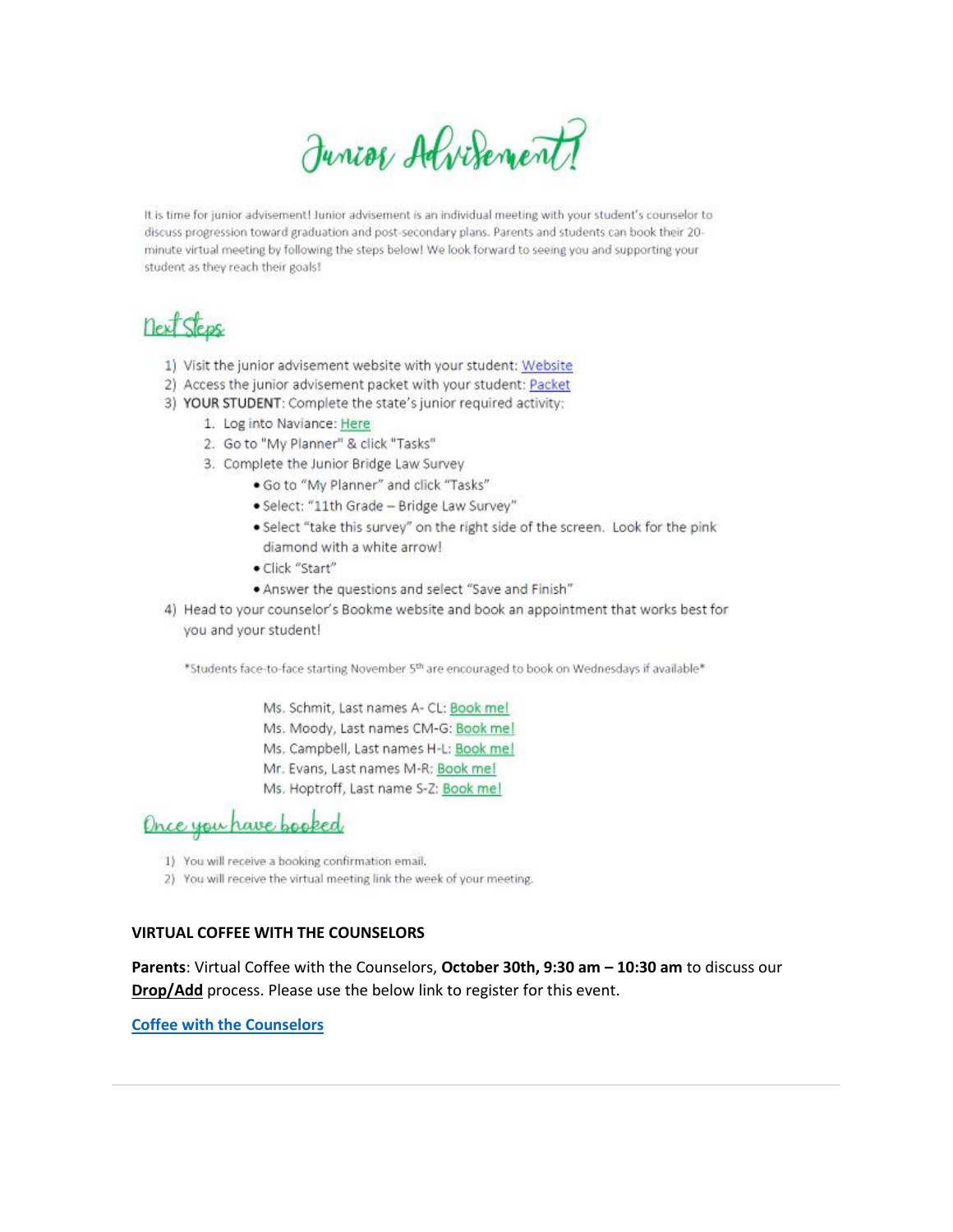### **SPRING SCHEDULES**

Spring schedules will be available via StudentVUE/ParentVUE on Friday, October 23rd. Students who have a scheduling error due to misplacement may submit a drop/add request using the following link: **[Spring 2021 Drop/Add](https://harrisonhs.formstack.com/forms/spring_2021_drop_add_form)**. Requests for elective changes are not considered errors and should not be submitted. Students are only allowed one submission and should communicate all issues on one form. The deadline to submit a drop/add request is Friday, November 6th at midnight.

### **FINANCIAL AID PARENT NIGHT**

If you could not attend the Financial Aid presentation, please use the below links to access information.

**[https://www.gafutures.org/resources/quick-guides/outreach-webinars/financial-aid-](https://www.gafutures.org/resources/quick-guides/outreach-webinars/financial-aid-101/)[101/](https://www.gafutures.org/resources/quick-guides/outreach-webinars/financial-aid-101/)** (webinars)

**<https://www.gafutures.org/resources/marketing-materials/>** (brochures)

Please connect with Georgia Futures @GAfutures on IG and Twitter.

Marcus Hilliard is our contact **[MARCUSH@GSFC.org](mailto:MARCUSH@GSFC.org)**

Click here to schedule a **[free 30min phone consultation](https://nam03.safelinks.protection.outlook.com/?url=https%3A%2F%2Foutlook.office365.com%2Fowa%2Fcalendar%2FMarcusHilliardGeorgiaStudentFinanceCommission%40gsfc.org%2Fbookings%2F&data=04%7C01%7CGILLIAN.MOODY%40cobbk12.org%7C90765525c9cc4c1f46d408d879a8c3b1%7C2fce1dfb919f4938aab8c47f0fc9182d%7C0%7C0%7C637393113030022286%7CUnknown%7CTWFpbGZsb3d8eyJWIjoiMC4wLjAwMDAiLCJQIjoiV2luMzIiLCJBTiI6Ik1haWwiLCJXVCI6Mn0%3D%7C1000&sdata=1lmGpM94Mw%2FEK4vLumRWIczwJr7K3AMjBdYc2FSOYik%3D&reserved=0)** and be sure to connect with him on Twitter [@](https://nam03.safelinks.protection.outlook.com/?url=https%3A%2F%2Ftwitter.com%2F&data=04%7C01%7CGILLIAN.MOODY%40cobbk12.org%7C90765525c9cc4c1f46d408d879a8c3b1%7C2fce1dfb919f4938aab8c47f0fc9182d%7C0%7C1%7C637393113030022286%7CUnknown%7CTWFpbGZsb3d8eyJWIjoiMC4wLjAwMDAiLCJQIjoiV2luMzIiLCJBTiI6Ik1haWwiLCJXVCI6Mn0%3D%7C1000&sdata=dDlRNRJYImHAvhyz6PP%2FkfNBPKAOrUeQEgGwPd90Xhc%3D&reserved=0)HilliardMarcus2.

### **WORK PERMIT**

When the student has been offered a position, the student will access **[Work Permit Datasheet](https://nam03.safelinks.protection.outlook.com/?url=https%3A%2F%2Fwww.dol.state.ga.us%2FWS4-MW5%2Fcics.jsp%3FTRANSID%3DWP17%26FRMNAME%3DWP17&data=02%7C01%7CAudra.Skalski%40cobbk12.org%7C856357e8e49d4d50041d08d80cb84415%7C2fce1dfb919f4938aab8c47f0fc9182d%7C0%7C1%7C637273332845584845&sdata=sYK4oD2g8pZe2iY4gQXjSHJq%2FGMstnRRcs7%2F3kUZoWc%3D&reserved=0)** to complete the first section (Section A) of the work permit datasheet. The student's new employer will complete Section B of the permit datasheet and provide the student with an **MSK #** that the student will submit to Harrison High School via email: **[harrison@cobbk12.org](mailto:%20harrison@cobbk12.org)**. The information will then be verified and the work permit issued and sent back via the email address provided. Please allow 48-72 hours for completion.

### **HOYA NEWS**

### **VOLLEYBALL**

We are so proud of our Lady Hoyas! They are on their way to the Elite Eight tonight against Alpharetta. Please come out and support your volleyball team at Harrison at 6:00 pm.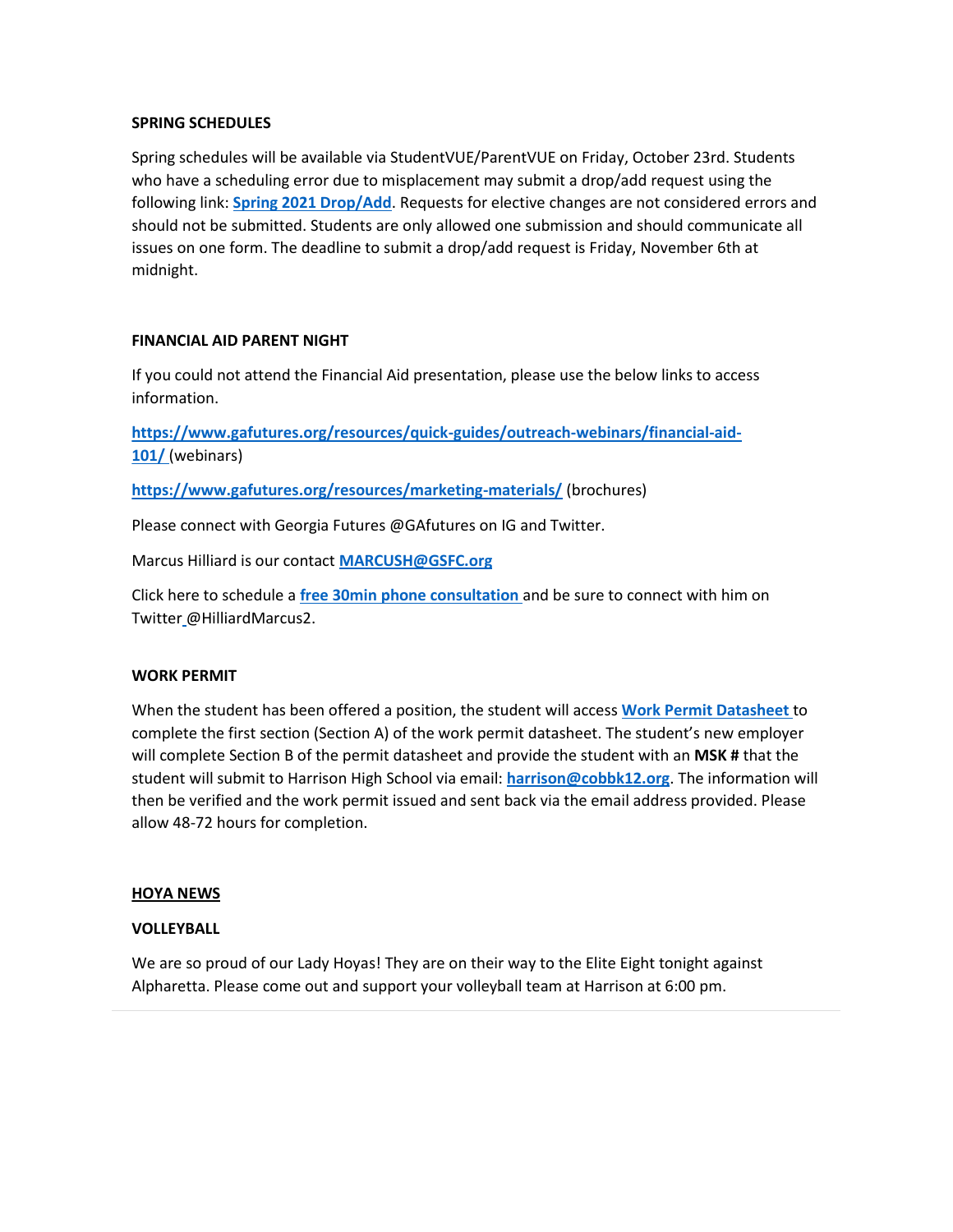

### **SOFTBALL**

We are so proud of our Lady Hoyas! They are on their way to the Elite Eight tonight against Etowah. Please come out and support your softball team at Etowah at 4:00 pm and 6:00 pm.



### **CROSS COUNTRY**

We are so proud of our Boys Cross County team! They are Region Champs and will be heading to the state championship in Carrollton on November 7th. Good Luck!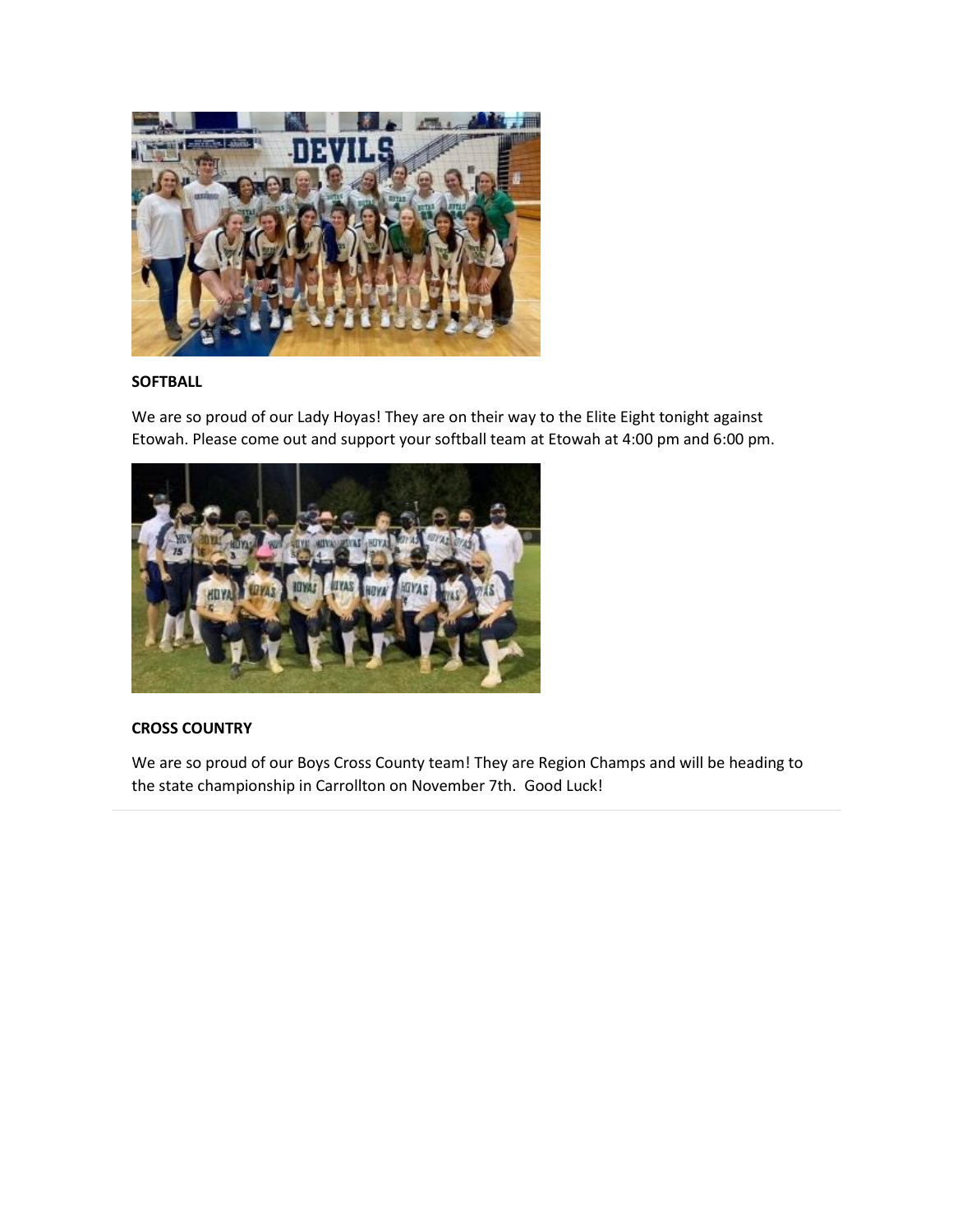

### **PSAT**

Registration for the 11th grade PSAT has closed. For all 11th graders that signup up to take the PSAT, please click **[here](http://www.harrisonhigh.org/PSAT)** for all the information that was sent out on 9/25/20. If you have any questions, please email Dr. Sitten at **[mandy.sitten@cobbk12.org](mailto:MANDY.SITTEN@cobbk12.org)**.

For additional PSAT/College Board Covid-19 updates, please click **[here](https://pages.collegeboard.org/sat-covid-19-updates)**.

### **SENIOR INFORMATION**

### **Senior Class: Here are a few important dates that are coming up! #rocksolid21**

The deadline for SENIOR ADS is **Monday, November 2nd**!

Use the link below to recognize your 2021 senior.

**<https://www.jostens.com/apps/jcom/router.mvc?affiliateId=1159762>**

**November 5th –** First day back face-to-face – Senior dress up day

**November 6th** – student "comfy day" (seniors wear your PJ's)

**December 5th** – deadline to order graduation announcements & cap and gown from Herff Jones (herffjonesatlanta.com) \*Remember that students get to keep their cap and gown this year!

### **STUDENT PARKING UPDATE**

All students who were awarded parking for the remainder of this fall semester have already been emailed parking decal payment instructions. We will be distributing decals to those students who have paid next Wednesday, November 4th. Please see below for your scheduled parking decal pickup time.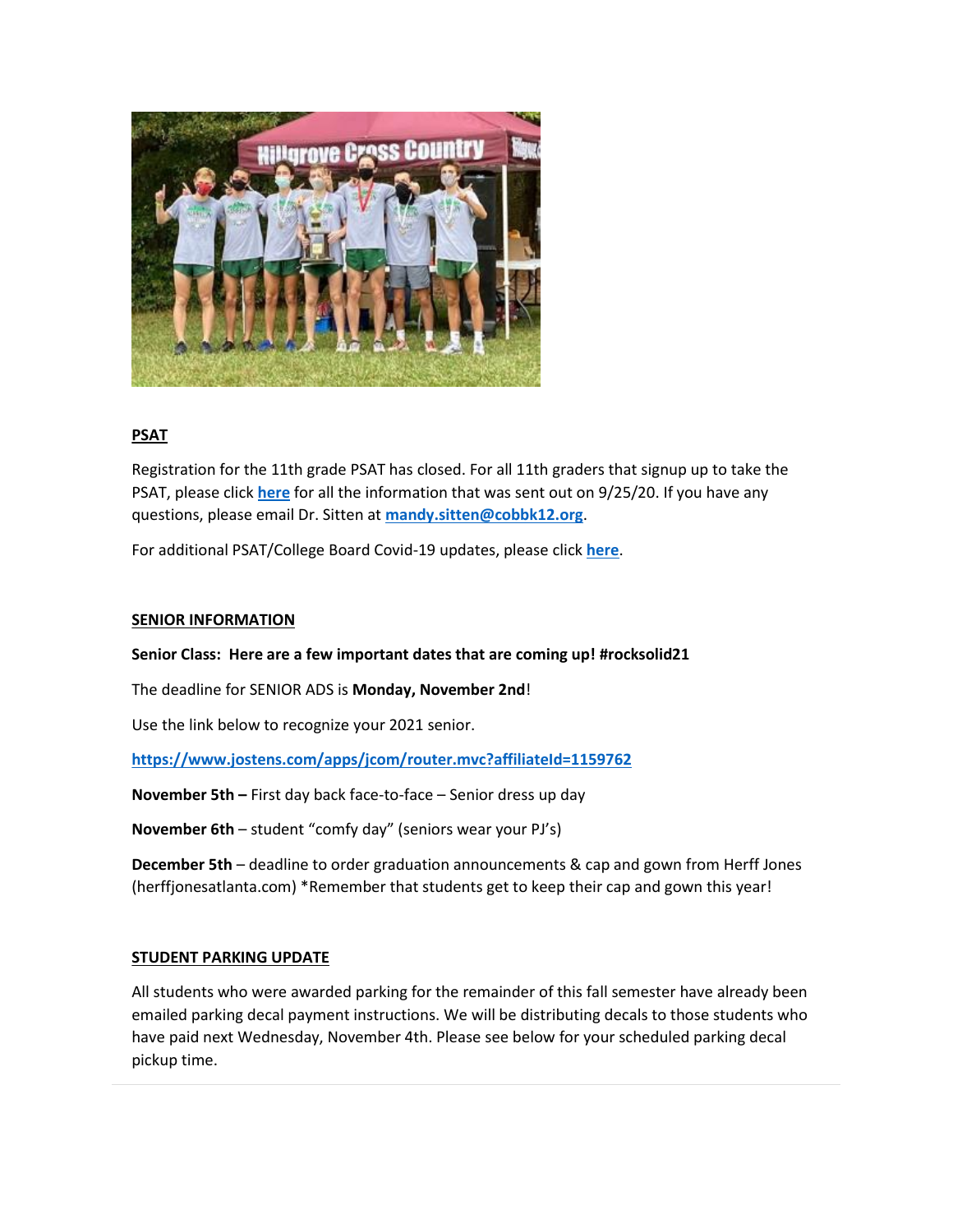- $\bullet$  8:00 am  $-9:30$  am (Last names beginning A to D)
- $\bullet$  9:45 am  $-$  11:15 am (Last names beginning E to K)
- 12:15 pm  $-$  1:45 pm (Last names beginning L to R)
- 2:00 pm  $-$  3:30 pm (Last names beginning S to Z)

*\*Please make sure to come during your scheduled pickup time slot.*

Decals will be distributed from the Athletic Office (NEW LOCATION à RM 801). Please park in the bus port and enter the building at the breezeway 800 hall entrance. The office will be the first door to the right once you enter the building. We will also place signage out to help guide you to the right place.

If you did not receive the decal payment communication or if you have other parking questions, please reach out to Lisa Cronon (Email: **[lisa.cronon@cobbk12.org](mailto:lisa.cronon@cobbk12.org)** | Phone: 678-594-8104 ext. 019) for assistance. Thank you!

### **PICTURES**

We are now offering 9th-11th grade yearbook photos to be taken in the Presidential gym. Please use the appropriate link for the Sign Up Genius for your student's grade. The dates are as follows…

| 9th grade-10/21  | Freshmen Sign Up Link  |
|------------------|------------------------|
| 10th grade-10/28 | Sophomore Sign Up Link |
| 11th grade-11/4  | Junior Sign up Link    |

Protocols must be followed to ensure the health and safety of our staff and students. Students will enter from the bus lanes. Parents will wait in their cars. Students will enter the Presidential gym where a staff member will direct them to a camera. Social distancing will be strictly enforced. Students must wear a mask except when taking their photo. No props will be used and students will give their student number to identify themselves to the photographer. All Harrison and Lifetouch staff will wear masks. Please only come at the time you sign up for so we can ensure social distancing. If you have any questions, you can direct them to the yearbook sponsor, **[melody.madray@cobbk12.org](mailto:melody.madray@cobbk12.org)**.

### **SPORTS AND CLUBS**

### **BASEBALL**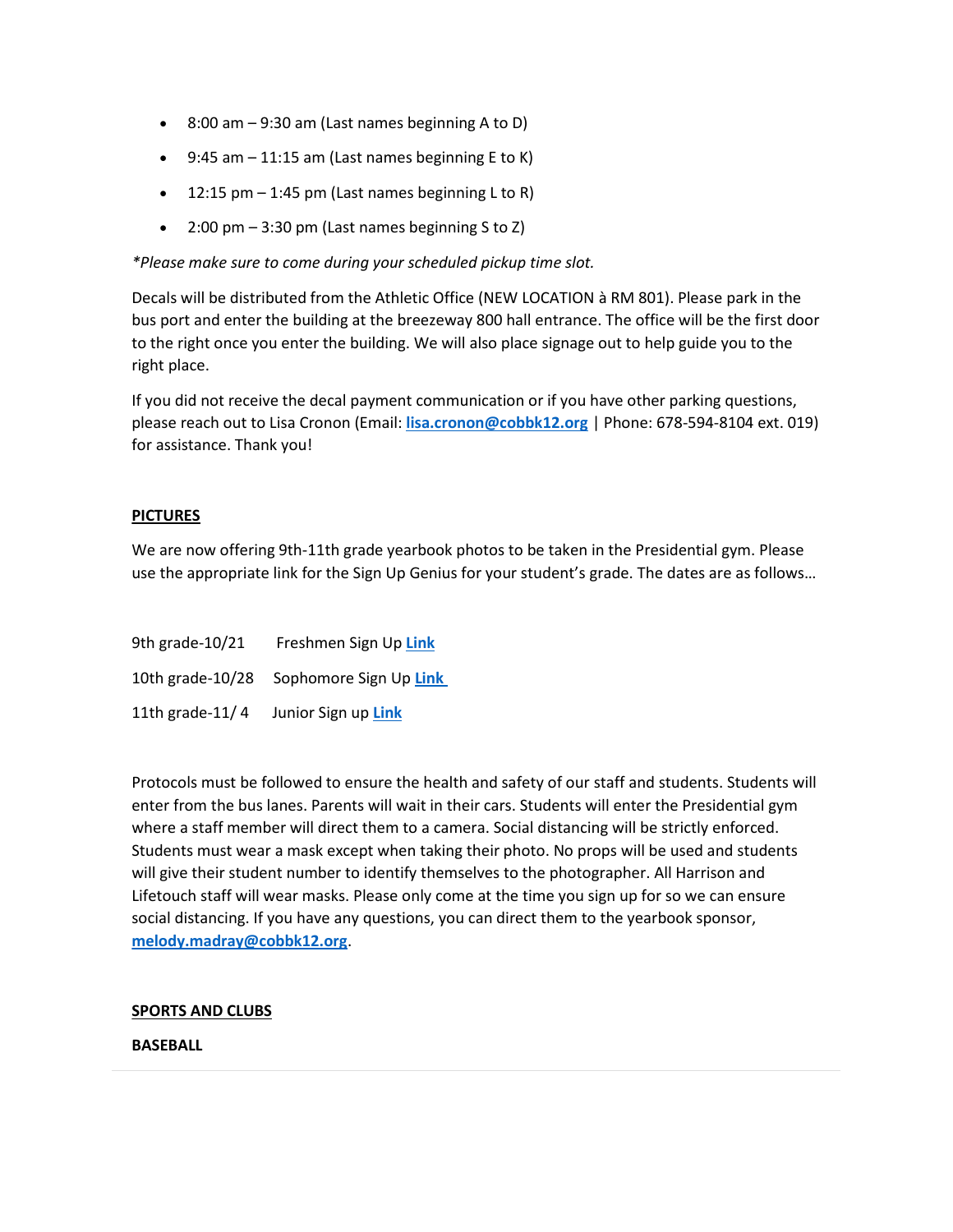Players and Parents: If you are interested in trying out for the 2021 Baseball Team this year, please visit the following link to sign up. Questions? Reach out to Coach Elkins **[mark.elkins@cobbk12.org](mailto:mark.elkins@cobbk12.org)**

BASEBALL SIGN UP: **<https://coachelkins10.weebly.com/baseball.html>**

### **BOYS AND GIRLS SOCCER**

We are excited for Spring soccer season to get started. If you are interested in being a part of our team please **[CLICK HERE](https://docs.google.com/forms/d/e/1FAIpQLSejVKRJ30_WmtRggRtJzXt1gSYOyU3GKbXnam36p6NlfhZtmw/viewform?vc=0&c=0&w=1&flr=0&gxids=7757)** and complete our interest form.

You can also contact Head Coach Jonathan Gross at **[jonathan.gross@cobbk12.org](mailto:jonathan.gross@cobbk12.org)**.

### **GOLF**

All interested in trying out for Golf for the 2021 Season, Please contact Coach Farmer **[Travis.farmer@cobbk12.org](mailto:%20Travis.farmer@cobbk12.org)**

There will be a virtual parent meeting coming up in the next few weeks. Please look for the date to come soon!

### **LADY HOYA TENNIS**

If your student is interested in participating on the 2020-2021 Lady Hoya Tennis Team, please complete the information form by clicking on the link below or use your camera phone to upload the form on your phone using the QR Code.

**[https://forms.office.com/Pages/ResponsePage.aspx?id=-x3OL5-](https://forms.office.com/Pages/ResponsePage.aspx?id=-x3OL5-ROEmquMR_D8kYLQxdfkxjF_NAq1OnDwxu32xUOTBOSzhLMUE3Nk5DVFNWNlpSQU1ZU0FOTi4u) [ROEmquMR\\_D8kYLQxdfkxjF\\_NAq1OnDwxu32xUOTBOSzhLMUE3Nk5DVFNWNlpSQU1ZU0FOTi4u](https://forms.office.com/Pages/ResponsePage.aspx?id=-x3OL5-ROEmquMR_D8kYLQxdfkxjF_NAq1OnDwxu32xUOTBOSzhLMUE3Nk5DVFNWNlpSQU1ZU0FOTi4u)**

use your phone camera to upload the form